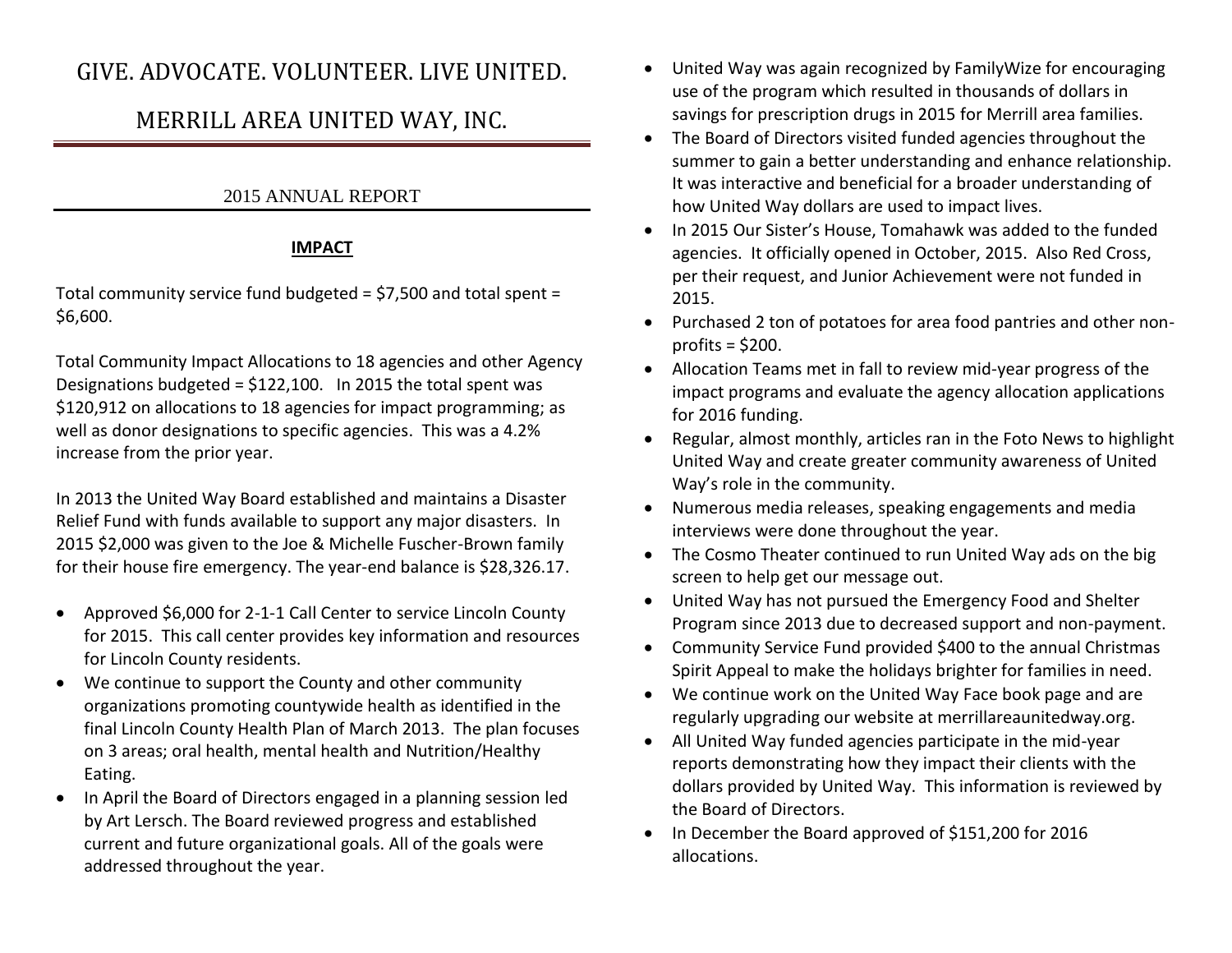#### **OPERATIONS**

#### 2015 ANNUAL REPORT – PAGE 2

#### **COMMUNITY WARMING CENTER**

- In spring of 2012 community groups, including the United Way Director, came together to discuss homelessness in Lincoln County. Since then the Lincoln County Homelessness Task Force was formed and in 2014 the Community Warming Center Committee formed to open a Warming Center that fall.
- The LC Homelessness Task Force also ensures that two nationally required Point-In-Time studies are done in January and July.
- In 2014-15 we ran the Community Warming Center 5 months and served clients on 90 service days, helping 11 guests; 7 male and 4 women.
- In summer 2015 the lease was again signed to continue with the Community Warming Center at the former Auto Bank building on West Main Street to open again on November 1st.
- Barb Ziemer agreed to continue as the Volunteer Coordinator and has recruited many volunteers to staff the facility. In February all volunteers gathered for an Appreciation/Brainstorming Coffee at the T B Scott Library.
- Volunteer training sessions were held at the County Annex and the Menard Center. Ziemer has been the biggest asset to the Warming Center. Call Barb at 715-536-0231.
- The greatest need for the center continues to be volunteers to cover the three shifts every night for five months of operation.
- In 2015 approximately \$4,400 has been donated to support the project, with many additional gifts from the heart i.e. meal gift cards, bus tokens, blankets, supplies, hats, glove, boots, outerwear, etc. Merrill is a beautiful, giving community. No additional clothing or outerwear is needed at this time.
- The most significant operational change for United Way, was our relocation to the Menard Center with several other agencies March 1, 2015.
- The relocation supported changes to our computer system upgrade, changes to our phones, and Wisconsin Public Service donated a great LaserJet Color printer. These technological changes make a difference in our daily efficiencies. The move also nudged us to purge some files with Board members Kelly and Jane assisting.
- The 7<sup>th</sup> Annual Run/Walk, to support United Way, changed to the Community Kolor Run in 2015, utilizing the newly opened River Bend Trail. Riverside Athletic Club sponsored the event which was held on May 2<sup>nd</sup> with almost 900 participants. The event was incredibly fun. WJFW was a key media supporter and local media coverage was very strong. \$8,000 was raised for United Way initiatives. 30 sponsors helped to make the event successful.
- United Way met with compliance measures with United Way Worldwide filing all necessary documents and very in depth reports. These included the annual Membership Certification and the Data Base II reports.
- The United Way finances were audited by Krause, Howard and Company and met with acceptable accounting standards. All appropriate tax reporting/payments were completed.
- In January 2015 Merrill Area United Way was recognized for the important role they play in supporting the Samoset Council Boy Scouts.
- Campaign leaders Church Mutual Insurance (raised \$137,868—best year ever), Weinbrenner Shoe Company, Marshfield Clinic, Graham Architectural Products, Reindl Printing, Lincoln Community Bank, Wisconsin Public Service, Harley Davidson, Associated Bank, City of Merrill, Xcel Energy, State Farm Insurance, Liberty Mutual, Walmart, BMO, Ministry Health Care, and Lincoln County government. Individual and retiree giving remained very strong.